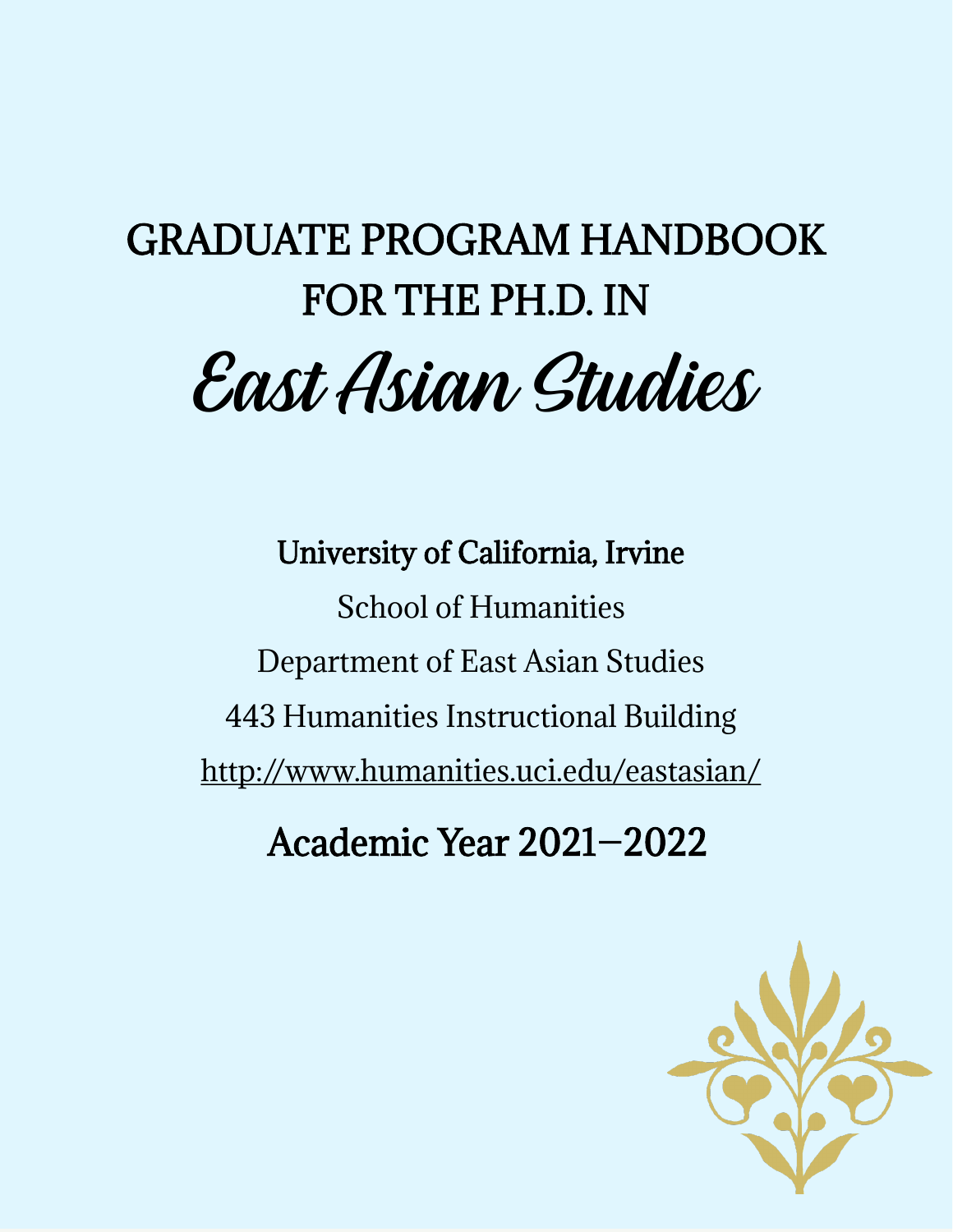# TABLE OF CONTENTS

| <b>DEPARTMENT DIRECTORY</b>               | $2 - 3$          |
|-------------------------------------------|------------------|
| Administrators and Staff                  | $\overline{2}$   |
| Faculty                                   | $2 - 3$          |
| THE PH.D. PROGRAM IN EAST ASIAN STUDIES   | $4 - 11$         |
| Overview                                  | $\overline{4}$   |
| Advising                                  | $\overline{4}$   |
| Specializations                           | $5-6$            |
| Emphases                                  | $6 - 7$          |
| <b>Qualifying Examinations</b>            | $8 - 9$          |
| Advancement to Candidacy                  | 10 <sup>10</sup> |
| <b>Student Progress Evaluations</b>       | $10-11$          |
| <b>GENERAL POLICIES</b>                   | $11 - 13$        |
| <b>Academic Honesty</b>                   | 11               |
| Incompletes                               | $11 - 12$        |
| Independent Study                         | 12               |
| Progress toward the Degree                | 12               |
| Leave of Absence and In-Absentia          | $12 - 13$        |
| Residency                                 | 13               |
| Teaching                                  | 13               |
| RESOURCES AND SERVICES FOR PH.D. STUDENTS | 14               |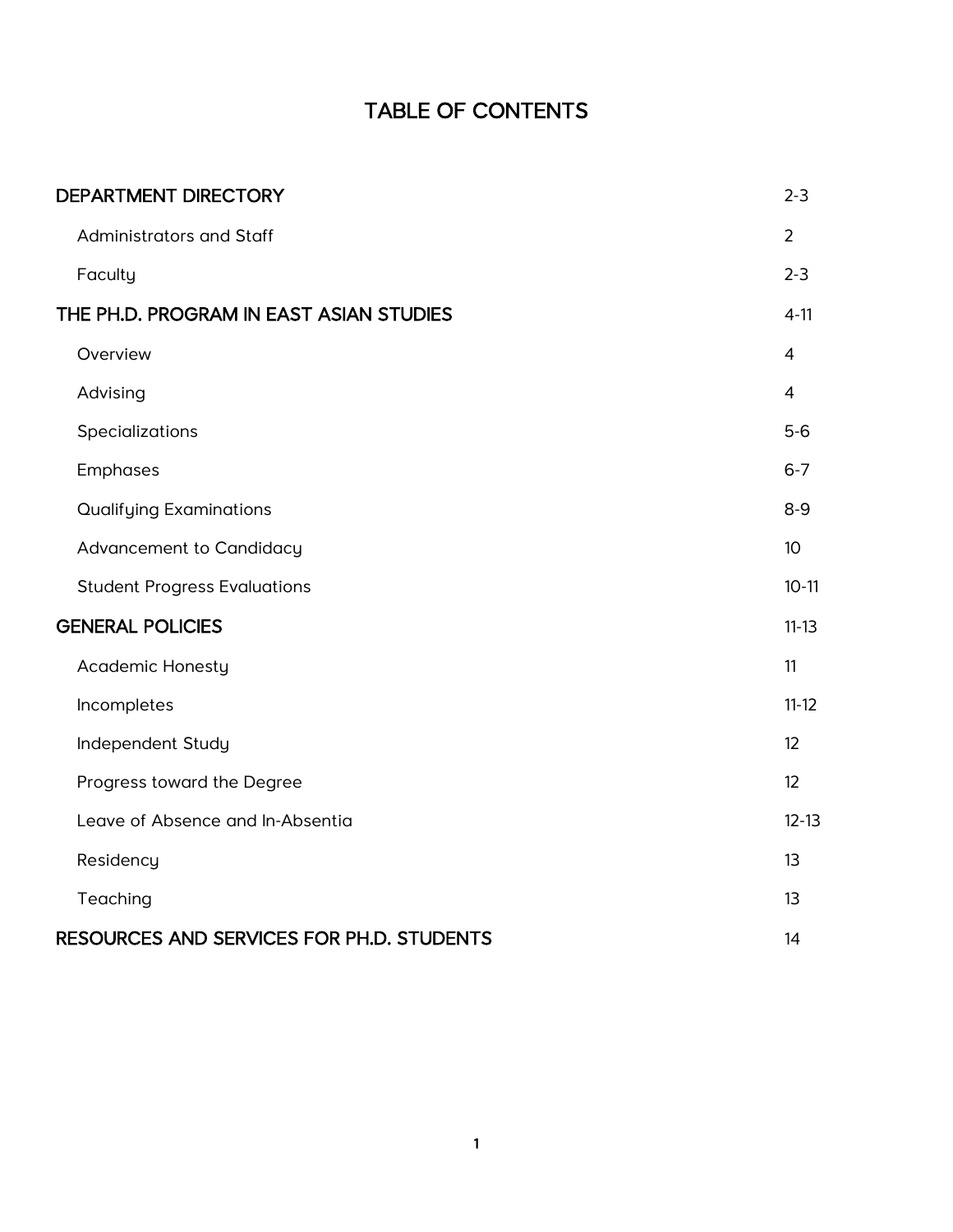# DEPARTMENT DIRECTORY

# <span id="page-2-0"></span>ADMINISTRATORS AND STAFF

| <b>Name</b>       | <b>Title</b>                           | <b>Office</b>  | Phone              | Email                 |
|-------------------|----------------------------------------|----------------|--------------------|-----------------------|
| Hu Ying           | Department Chair of East Asian Studies | <b>457 HIB</b> | (949) 824-2802     | huying@uci.edu        |
| Serk-Bae Suh      | <b>Graduate Faculty Advisor</b>        | 472 HIB        |                    | suhsb@uci.edu         |
| Elizabeth Tinsley | Undergraduate Faculty Advisor          | 468 HIB        |                    | etinsley@uci.edu      |
| Michelle Hu       | Department Manager                     | 459 HIB        | $(949) 824 - 2165$ | mahu@uci.edu          |
| Kristine Wang     | Graduate Program Administrator/        | 461 HIB        | $(949)$ 824-1601   | kristine.wang@uci.edu |
|                   | <b>Personnel Analyst</b>               |                |                    |                       |
| Veronica Portal   | Undergraduate Coordinator/             | 453 HIB        | (949) 824-0594     | vportal@uci.edu       |
|                   | Finance Assistant                      |                |                    |                       |

# **FACULTY**

| <b>CORE FACULTY</b> |                                                                          |                         |
|---------------------|--------------------------------------------------------------------------|-------------------------|
| Name/Office         | <b>Title</b>                                                             | Email                   |
| Chungmoo Choi       | Ph.D. Indiana University, Associate Professor (modern Korea, post-       | cchoi@uci.edu           |
| <b>HIB 473</b>      | colonial and colonial discourse, popular culture, anthropology)          |                         |
| Hu Ying             | Ph.D. Princeton University, Department Chair and Professor (modern       | huying@uci.edu          |
| <b>HIB 457</b>      | Chinese literature and culture, translation study, feminist theories)    |                         |
| Martin Huang        | Ph.D. Washington University, Professor (traditional Chinese narrative,   | mwhuang@uci.edu         |
| <b>HIB 474</b>      | narrative theory, cultural history of late imperial China)               |                         |
| Kyung Hyun Kim      | Ph.D. University of Southern California, Professor (East Asian cinema,   | kyunghk@uci.edu         |
| <b>HIB 475</b>      | modern Korea, critical theory)                                           |                         |
| Susan B. Klein      | Ph.D. Cornell University, Professor (pre-modern and modern theater       | sbklein@uci.edu         |
| <b>HIB 446</b>      | and dance, Japanese religions, feminist critical theory)                 |                         |
| Margherita Long     | Ph.D. Princeton University, Associate Professor (Japanese literature and | margherita.long@uci.edu |
| <b>HIB 476</b>      | film, ecocriticism, peace activism, feminist theory, eco-documentary)    |                         |
| Jon Pitt            | Ph.D. University of California Berkeley, Assistant Professor of Japanese | jpitt@uci.edu           |
| <b>HIB 478</b>      | Environmental Humanities (Japanese Literature, Cinema, and Sound         |                         |
|                     | Media, Environmental Philosophy, Ecocriticism, Affect Theory, New        |                         |
|                     | Materialism, Speculative Realism/Object Oriented Ontology)               |                         |
| <b>Bert Scruggs</b> | Ph.D. University of Pennsylvania, Associate Professor (Taiwanese         | bms@uci.edu             |
| <b>HIB 479</b>      | Literature Studies, Postcoloniality, Indigenization, Localisms)          |                         |
| Serk-Bae Suh        | Ph.D. UCLA, Associate Professor (Modern Korean Literature)               | suhsb@uci.edu           |
| <b>HIB 472</b>      |                                                                          |                         |
| Elizabeth Tinsley   | Ph.D. Otani University, Assistant Professor (Buddhism in East Asian,     | etinsley@uci.edu        |
| <b>HIB 468</b>      | Japanese Buddhism, East Asian Religions, Buddhist Visual and Textual     |                         |
|                     | Cultures, Visual Theory)                                                 |                         |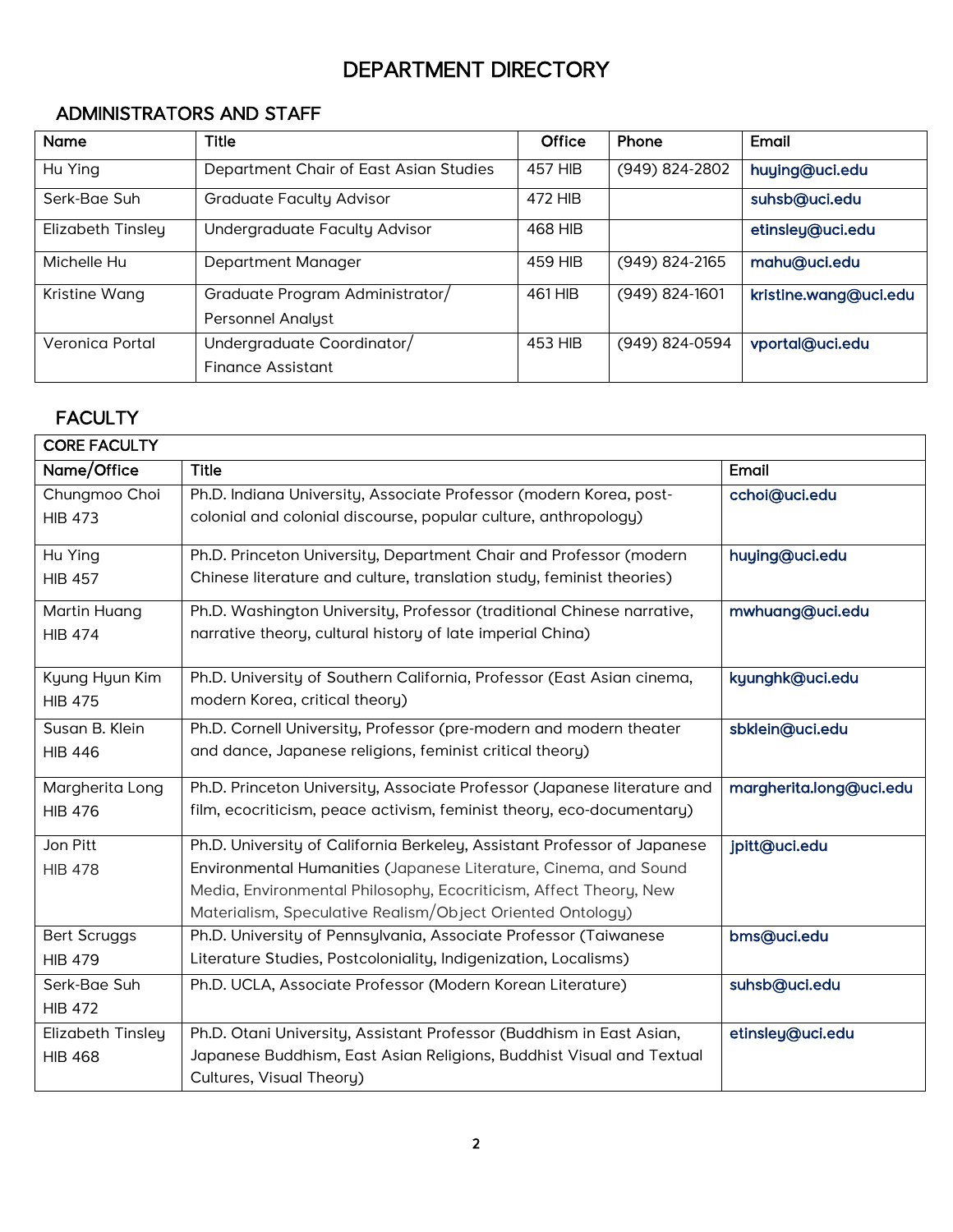| <b>EMERITUS FACULTY</b> |                                                                                                                                                                                            |                  |  |
|-------------------------|--------------------------------------------------------------------------------------------------------------------------------------------------------------------------------------------|------------------|--|
| <b>Name</b>             | <b>Title</b>                                                                                                                                                                               | Email            |  |
| <b>Edward Fowler</b>    | Ph.D. University of California, Berkeley, Professor (modern literature,<br>cultural studies, film)                                                                                         | ebfowler@uci.edu |  |
| James Fujii             | Ph.D. University of Chicago, Associate Professor (modern Japanese<br>literature, human-animal relations and cultural studies)                                                              | jafujii@uci.edu  |  |
| Michael Fuller          | Ph.D. Yale University, Professor (classical Chinese poetry and poetics,<br>the cultural and intellectual contexts for poetry, aesthetic theory,<br>linguistic issues in classical Chinese) | mafuller@uci.edu |  |

| <b>AFFILIATED FACULTY</b> |                                                                                                                                                                                                                                              |                   |
|---------------------------|----------------------------------------------------------------------------------------------------------------------------------------------------------------------------------------------------------------------------------------------|-------------------|
| <b>Name</b>               | <b>Title</b>                                                                                                                                                                                                                                 | Email             |
| Ackbar Abbas              | M. Phil. University of Hong Kong, Department Chair and<br>Professor of Comparative Literature and Professor of Film and<br>Media Studies (globalization, Hong Kong and Chinese culture,<br>postcoloniality, critical theory)                 | mabbas@uci.edu    |
| Qian Du                   | Ph.D. The Ohio State University, Assistant Professor of Teaching<br>and Associate Director of Program in Global Languages and<br>Communication                                                                                               | qiand1@uci.edu    |
| Chris Fan                 | Assistant Professor at UC Irvine in the departments of English,<br>Asian American Studies, and East Asian Studies (Research and<br>writing focus on 20/21st c. Anglophone and Asian/American<br>cultural production and speculative fiction) | chris.fan@uci.edu |
| David Fedman              | Ph.D. Stanford University, Assistant Professor of History (Japan<br>and Korea, environmental history, historical geography, global<br>history, modern war)                                                                                   | dfedman@uci.edu   |
| Qitao Guo                 | Ph.D. University of California, Berkeley, Associate Professor of<br>History (Late Imperial China, social and cultural history)                                                                                                               | guoq@uci.edu      |
| Jerry Won Lee             | Ph.D. The University of Arizona, Assistant Professor of English,<br>Faculty Affiliate Asian American Studies and Department of East<br>Asian Studies (Anglophone, Postcolonial, and Diasporic, Critical<br>Theory, Asian American Studies)   | jwl@uci.edu       |
| <b>Tara Rodman</b>        | Ph.D. Northwestern University<br>Assistant Professor of Drama; Asian American Studies<br>(modernist performance, Japanese theatre and dance,<br>transnationalism, racial formation, global Asias)                                            | rodmant@uci.edu   |
| Jeffery Wasserstrom       | Ph.D. University of California, Berkeley, Professor of History<br>(modern China, student movements and comparative<br>revolutions)                                                                                                           | jwassers@uci.edu  |
| Bert Winther-Tamaki       | Ph.D. Institute of Fine Arts, New York University, Associate<br>Professor of Art History (Modern Japanese art, Asian American<br>art, art and nationalism)                                                                                   | dewinthe@uci.edu  |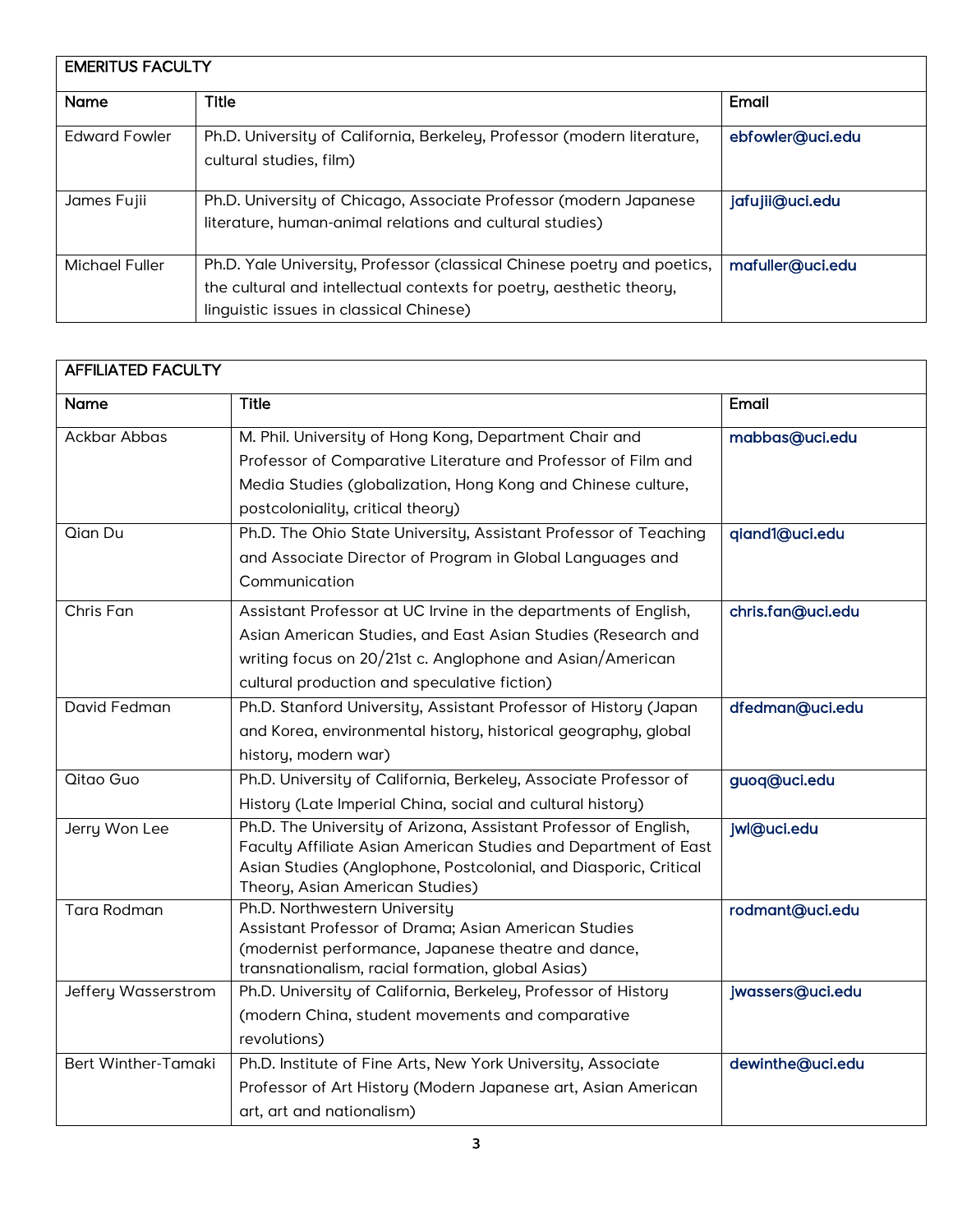# THE PH.D. PROGRAM IN EAST ASIAN STUDIES

#### <span id="page-4-0"></span>**OVERVIEW**

The Department offers a program of graduate study leading to the Ph.D. degree in East Asian Studies, with specializations in Chinese, Japanese, and East Asian Cultural Studies. The M.A. degree may be awarded to Ph.D. students in progress toward the doctoral degree.

The graduate program emphasizes rigorous training in language and textual analysis, with equal attention given to the historical, social, and cultural dimensions of literary study. In addition to more traditional vocabularies of criticism and theory, the curriculum encourages exploration of recent challenges to established conceptual and methodological frameworks. The program builds on the foundation of a faculty whose research interests engage major issues in Chinese, Japanese, and Korean literature and culture, while developing connections with the larger community of scholarship at UCI.

Because the graduate program is designed to prepare students for both college-level teaching and advanced research, each student will be required to serve, under direct faculty supervision, as a teaching assistant in an appropriate undergraduate course offered through the Department. As noted below, one quarter's worth of this teaching may be counted as part of the required course work toward completion of the degree.

Assuming that a student is enrolled full-time and enters the program with no major deficiencies in background or training, normal time needed to complete the Ph.D. degree is six years from matriculation. For students admitted with an M.A. degree or its equivalent from another institution, certain course requirements may be waived upon the approval of a faculty advisory committee, with a consequent reduction in normative time for completion of the Ph.D.

#### **ADVISING**

Upon acceptance to the doctoral program and in consultation with the Graduate Faculty Advisor, the student is assigned a primary Faculty Advisor and an alternate Faculty Advisor (in case the primary advisor is temporarily absent). In accordance with the student's stated interests on the application for admission, the Faculty Advisor will help the student map out an appropriate course of study that prepares the student for the qualifying exams and the writing of the doctoral thesis. The Faculty Advisor will, if applicable, evaluate the transcripts of students who transfer from other graduate programs in order to determine which courses will apply toward requirements for the Ph.D.

All students are required to meet quarterly with their Faculty Advisor no later than the second week of instruction. The purpose of these meetings is to advise students in their courses of graduate study, monitor their progress towards the timely completion of the Ph.D. degree, and keep them up-to-date on departmental and university requirements. If necessary, the Faculty Advisor may convene a meeting of professors with whom the student has studied to evaluate academic progress and performance.

The Faculty Advisor will head the Ph.D. Exam Committee and presumably (although not necessarily) direct the dissertation. The Faculty Advisor chairs the Ph.D. Exam Committee and organizes and coordinates the qualifying exam. In addition, the Faculty Advisor informs the Graduate Faculty Director and Graduate Program Administration about the qualifying exam (dates, committee membership, and outcome). The student may petition the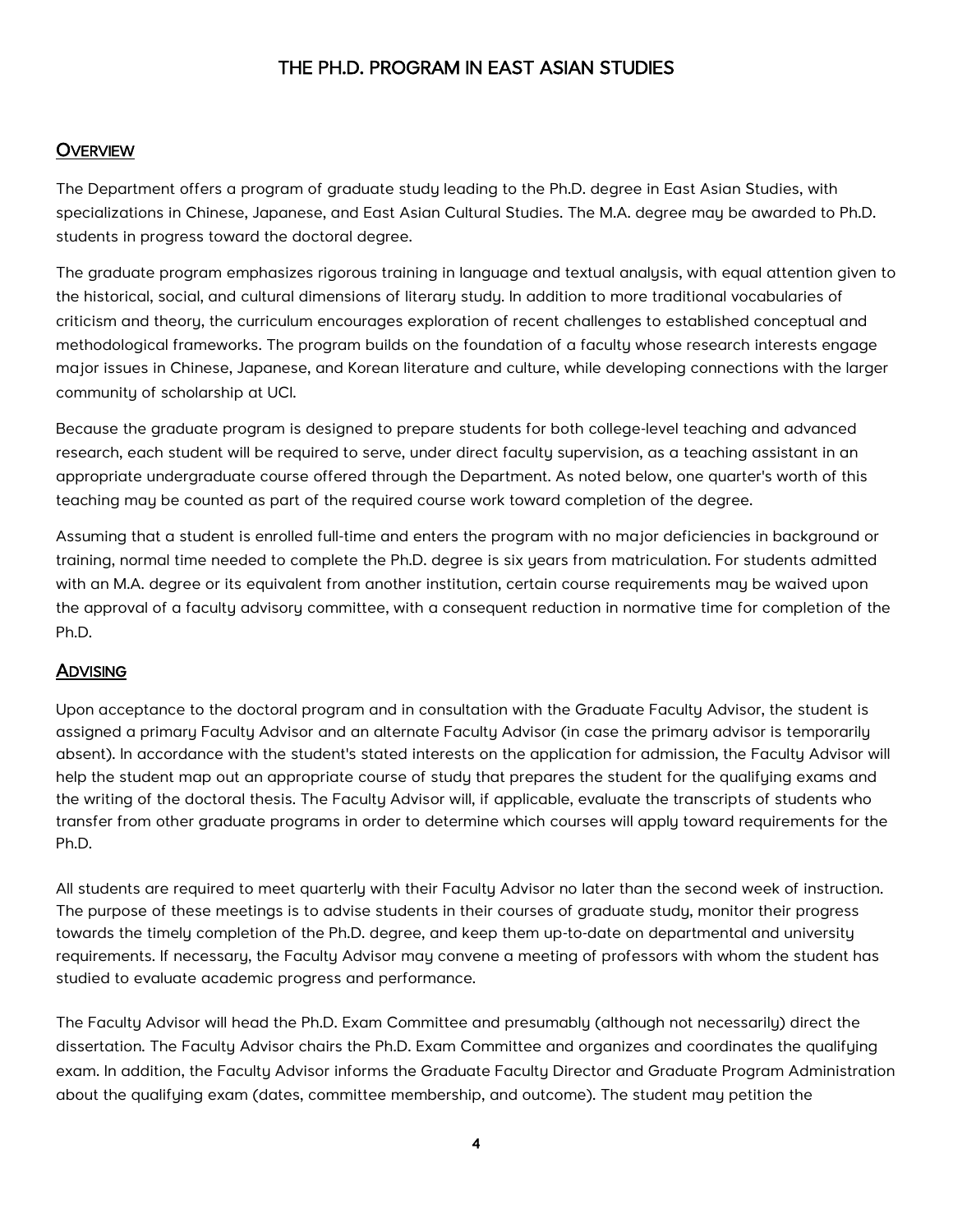<span id="page-5-0"></span>Departmental Chair or Faculty Graduate Director for a change of advisor or committee (except between the qualifying exam and any retake); any change must be approved by the Faculty Graduate Director.

#### **SPECIALIZATIONS**

Students must select one of three specializations as their principal pursuit: Chinese, Japanese, or East Asian Cultural Studies. Students may, in addition, select an emphasis, for which they receive certification. Please see the [UCI General Catalogue](http://catalogue.uci.edu/schoolofhumanities/departmentofeastasianstudies/#graduatetext) for more information.

Graduate students must take 15 graduate courses in a program of study planned in consultation with their faculty advisors.

#### Specialization in Chinese

Course Work:

Select three courses from Chinese 201-204.

Chinese 201: Readings in Traditional Chinese Narrative and Prose

Chinese 202: Readings in Traditional Chinese Poetry

Chinese 203: Readings in Modern Chinese Literature

Chinese 204: Readings in Chinese Literary and Cultural Theory

Select either Chinese 211A-B or Chinese 212A-B; Chinese 213A-B; Chinese 214.

Chinese 211A-B: Studies in Traditional Chinese Narrative and Prose

Chinese 212A-B: Studies in Traditional Chinese Poetry

Chinese 213A-B: Studies in Modern Chinese Literature

Chinese 214A-B: Studies in Chinese Literary and Cultural Theory

And select seven additional courses (of which one may be in the graduate teaching program). At least three of these additional courses must be taken outside the department on a relevant topic in literary or cultural theory. Courses taken to fulfill language requirements may not be counted toward the course work requirement.

Language Requirements:

Before advancing to candidacy, all students must have completed:

Four years of modern Chinese,

Two years of classical Chinese,

Three years of modern Japanese, and

Reading proficiency in another appropriate language.

The requirement for a second year of classical Chinese may be fulfilled by taking three Readings courses in classical literature. The Japanese requirement may be fulfilled by an examination administered by the department.

#### Specialization in Japanese

Course Work: Select three courses from Japanese 201-205.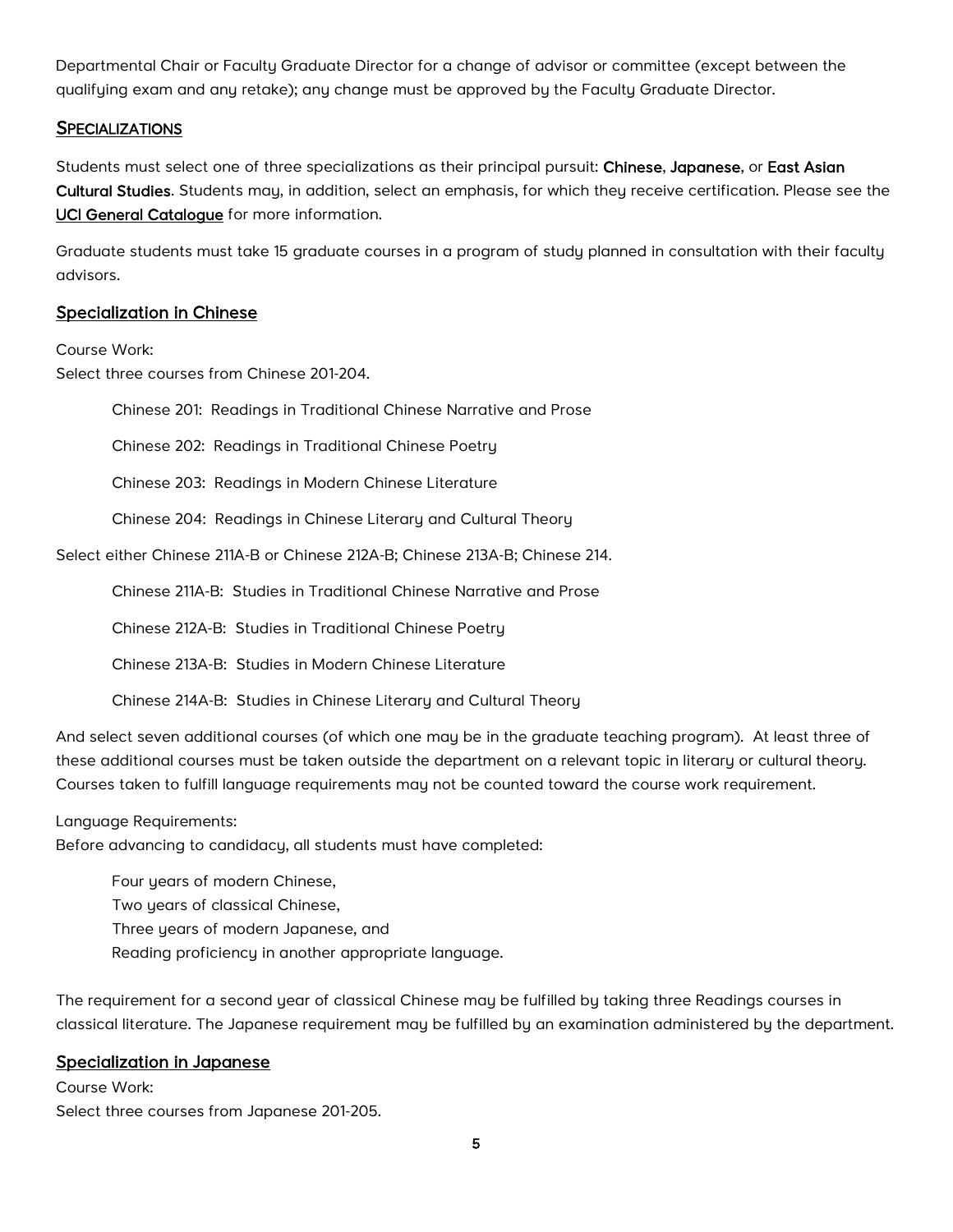Japanese 201: Readings in Traditional Japanese Prose Japanese 202: Readings in Traditional Japanese Poetry or Drama Japanese 203: Readings in Modern Japanese Literature Japanese 204: Readings in Traditional Japanese Literary and Cultural Theory Japanese 205: Readings in Japanese Religion

Select either Japanese 211A-B or Japanese 212A-B; Japanese 213A-B; Japanese 214.

Japanese 211A-B: Studies in Traditional Japanese Prose Japanese 212A-B: Studies in Traditional Japanese Poetry or Drama Japanese 213A-B: Studies in Modern Japanese Literature Japanese 214: Studies in Traditional Japanese Literary and Cultural Theory

And select seven additional courses (of which one may be in the graduate teaching program). At least three of these additional courses must be taken outside the department on a relevant topic in literary or cultural theory. Courses taken to fulfill language requirements may not be counted toward the course work requirement.

Language Requirements:

Before advancing to candidacy, all students must have completed:

Before advancing to candidacy, all Japanese Ph.D. students must have completed:

Four years of modern Japanese One year of classical Japanese

Demonstrate reading knowledge of an appropriate second language

In addition, Classical Japanese Ph.D. students must have completed: One year of classical Chinese

#### Specialization in East Asian Cultural Studies

Course Work: Select four Theory and Cultural Studies graduate courses.

Select four graduate courses in Chinese, Japanese or Korean.

And select seven additional courses (of which one may be in the graduate teaching program). At least three of these additional courses must be taken outside the department on a relevant topic in literary or cultural theory. Courses taken to fulfill language requirements may not be counted toward the course work requirement.

Other Requirements:

Before advancing to candidacy, all students must have completed:

Examinations in four areas as determined upon consultation with faculty advisors. These areas will vary according to the interests of the student; examples might be Colonial and Postcolonial Theories; Modernity and East Asia; Critique of Asian Studies as a field; Gender, Class and East Asia; Visual Culture and Japan; and Theorizing Minority Status in East Asia.

Four years of Chinese, Japanese, or Korean, or the equivalent.

Three years or the equivalent in a second East Asian language is recommended.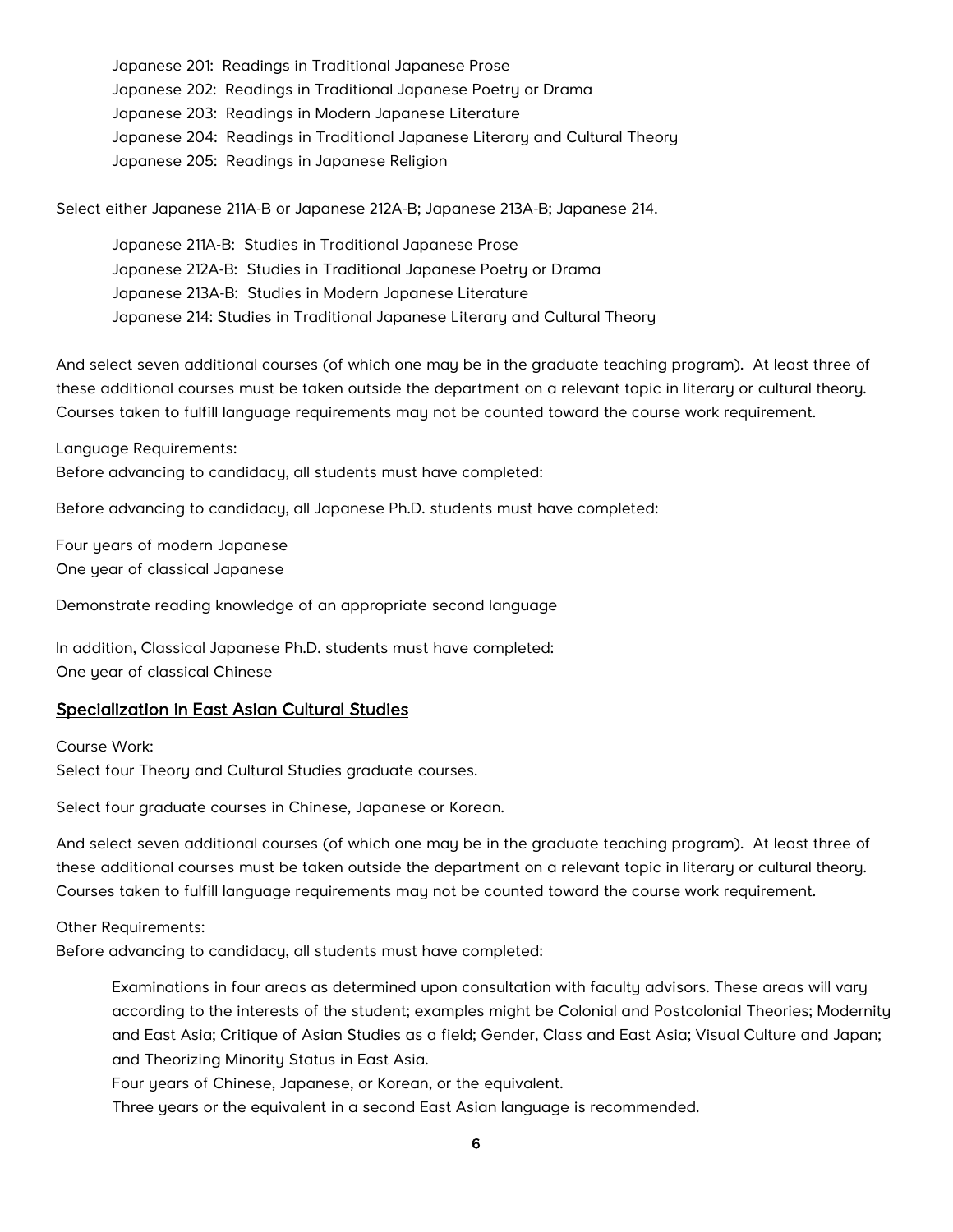<span id="page-7-0"></span>Much of this work may, of course, have been completed prior to admission.

#### **EMPHASES**

Several emphases are available to graduate students in the East Asian Department regardless of their degree specializations. They add a special dimension to scholarly training and broaden students' marketability as teachers in institutes of higher learning.

#### Asian American Studies:

Designed to complement existing graduate degree-granting programs by providing interdisciplinary training in Asian American Studies, the Graduate Emphasis is comprised of four courses: two foundation courses introducing theories, methods, and historical and contemporary special topics in Asian American Studies; one elective course in Asian American Studies; and one related elective course in a student's specific discipline or area of study. Completion of this rigorous academic sequence demonstrate significant scholarly ability and ethical commitment to the critical study of race broadly, and of Asian Americans in particular.

#### Critical Theory:

The Graduate Emphasis in Critical Theory (CTE) program is the most prominent field in the School of Humanities as measured by its national and international reputation, the prominence of its faculty, and its ability to attract graduate students and post-doctoral scholars from around the world. Scholars of critical theory explore and develop theoretical models with which to analyze and critique cultural forms such as literature and art, to more general systems of information, social relations, and symbolic categories of race, gender, class and ethnic identity.

#### Feminist Studies:

The Department of Gender & Sexuality Studies, which houses this emphasis, stresses interdisciplinary, multicultural scholarship and includes coursework in feminist theories, the cultural roles of women, women's socioeconomic condition, women's history, women's literature in a cross-cultural frame, women's images in fine arts and film, women of color, and lesbian and gay studies. Currently enrolled graduate students, as well as newly admitted students, may apply for admission. Applicants are advised to apply early in their academic career in order best to integrate the Feminist Emphasis with their departmental plan of study. The student who satisfactorily completes the emphasis will be given a letter of certification from the Chair of the Gender & Sexuality Department.

#### Translation Studies:

Students pursuing this emphasis take five courses that deal with issues of translation theory, the practice of translation, and the student's specific area of study: one Theories of Translation seminar, three translation workshops (two workshops + one independent study), and one course specific to field and literature of choice. Students electing the emphasis will be working in languages in which the supervising faculty has competence.

#### Visual Studies:

The Emphasis in Visual Studies exposes students to a varietu of contemporary methodologies in the Humanities and helps train a generation of scholars capable of engaging in cross-disciplinary inquiry and responding to the emergence of new research paradigms. Students explore an ever-expanding array of objects and visual experiences produced in a variety of media including painting, sculpture, architecture, photography, film, television, video, and digital technologies. The student who satisfactorily completes the emphasis will be given a letter of certification from the Director of Visual Studies after certain requirements have been met.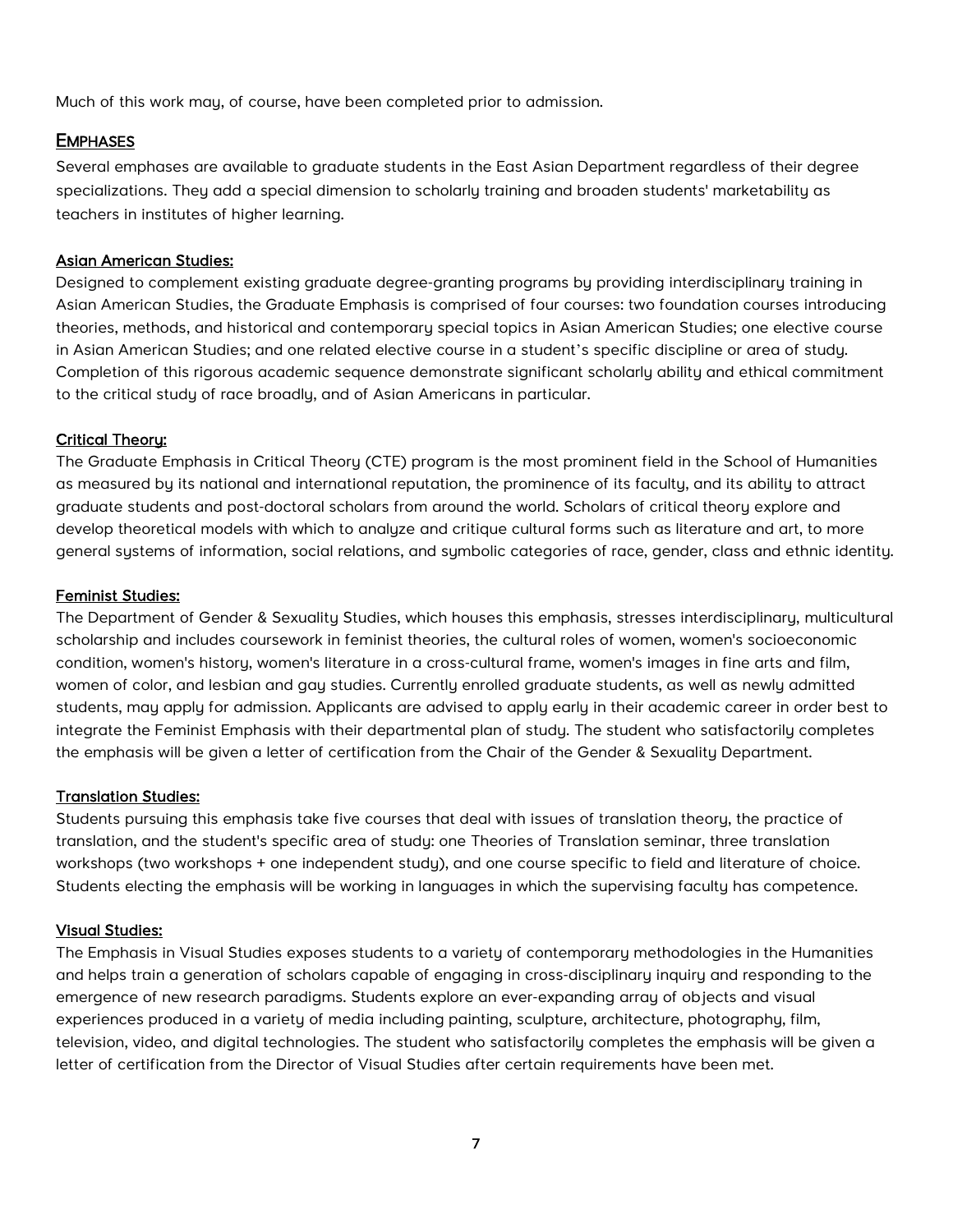#### <span id="page-8-0"></span>QUALIFYING EXAMINATIONS

If you entered the graduate program with an M.A., you should START PREPARING for the qualifying exam at the BEGINNING of your second year.

If you entered the graduate program with a B.A., you should START PREPARING for the qualifying exam at the END of the second year.

You must have completed the following requirements *before* taking the Qualifying Exam:

- 1. Complete your program of study consisting of 15 graduate courses.
- 2. Prepare one paper of publishable quality pending approval of the PhD advisor.
- 3. Complete all language requirements
- 4. Prepare five research reports on current scholarly materials (books or significant articles) to be decided upon in consultation with your faculty advisor.

#### Checklist for the qualifying examination:

- Exam Committee Selection Determine your faculty advisory committee chairperson and work closely with him/her in selecting your other committee members. The committee consists of four (4) members, at least three (3) of whom will be from our department or from the roster of affiliated faculty, plus a fifth member (the external member who monitors the oral exam) who is selected from outside the department and must be a UC Irvine Academic Senate faculty member.
- Written Exams The Qualifying Examination tests you on four topics or fields to be selected in consultation with your faculty advisory committee no less than two quarters before the examinations are to be taken. One of the topics should be related directly to your projected area of specialization in dissertation research.
- Examination Reading Lists You should submit four preliminary examination topics and reading lists for your committee's approval to the exam committee Chair no less than one quarter before the examination is to be taken. Your submission should include (1) a one-paragraph heading for each field that articulates the subject, issue, or problem to be addressed, as well as its scope; and (2) a reading list for each field that adequately represents the topic. A typical list in each field, prepared in the form of a bibliography, comprises 20-30 major (i.e. book-length) or otherwise pertinent texts, including both primary and secondary texts where appropriate.
- Scheduling Your Exams You need to work closely with your committee chair to schedule your exams in accordance with the convenience and availability of your committee members. The Ph.D. Qualifying Exam consists of written and oral segments. Questions for written response will be drawn up by the faculty committee and will relate to the chosen topics, reading lists, and bibliographies. If the qualifying exam is taken during the summer months, the written segment should be completed by August 31. If taken during the Fall, Winter, or Spring quarter, it must be completed by the end of the ninth week.
- Submission of Final Headnotes/Lists You must submit final headnotes and complete booklists to each member of your exam committee, the committee chair, and the Graduate Advisor one month prior to examination date.
- Written Examination The written exam segment will be taken over a four-day period. Exams must be taken on consecutive normal business days, with a one-day break or weekend (Saturday and Sunday) in between exams permitted. Each written exam will be four hours in length, with one additional hour permitted for editing. No electronic media of any kind will be allowed in the testing room. You will be required to leave backpacks, purses, etc. in the Graduate Coordinator's office. Use of the Internet is not allowed during the Qualifying Exams. Open or closed book policy and the use of notes will be determined in close consultation with the examiner. Exams are in-class and students will use the department's computer to complete the written exams. Personal computer use will not be permitted. If you fail any field or topic, you may retake that portion of the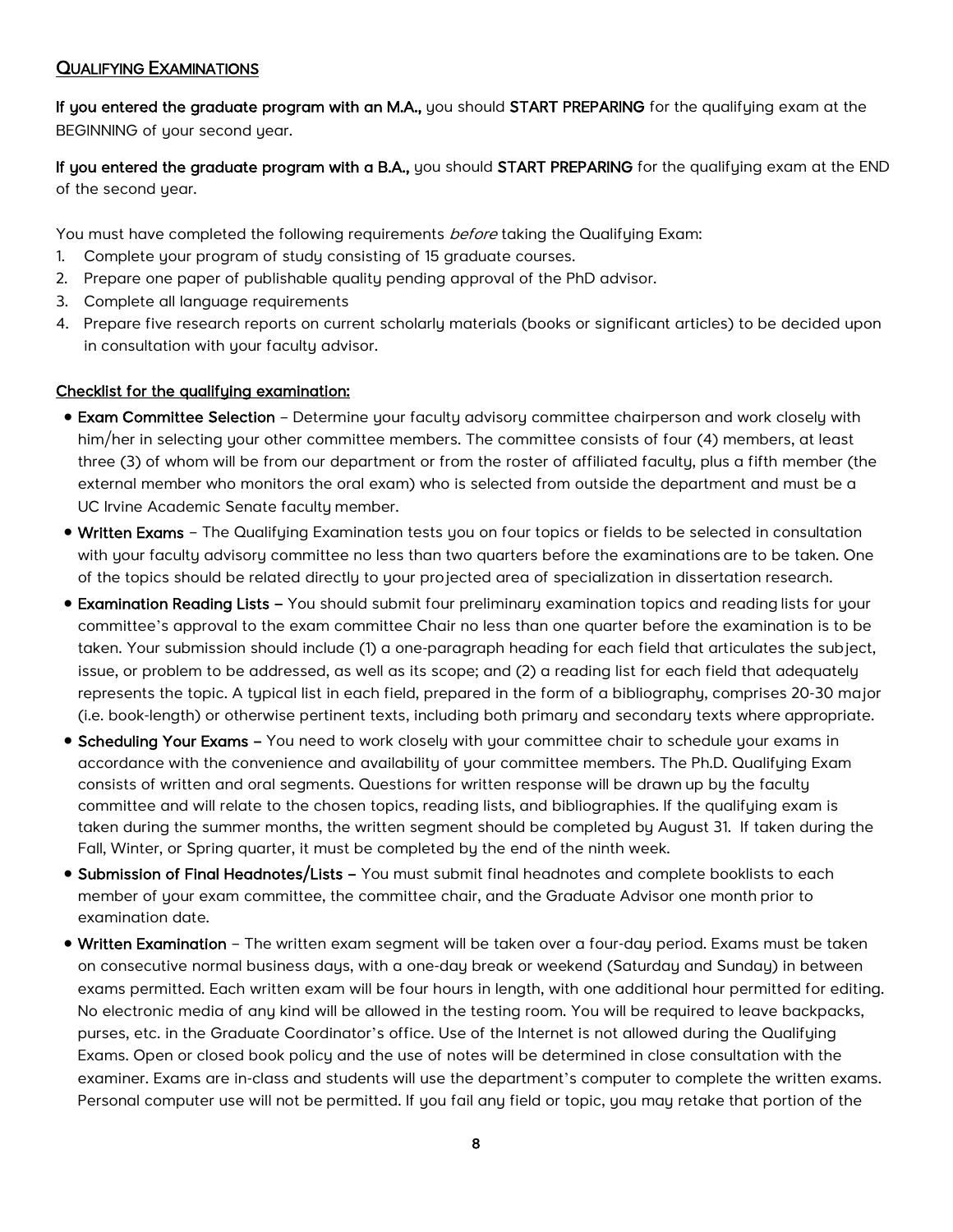test no sooner than one month and no longer than one quarter after the original test. If you fail on the second try, you will be dropped from the graduate program.

- Oral Examination You are responsible for scheduling your oral exam at least one month prior to the actual date it will be held in order to assure faculty availability. The oral exam usually takes place about one week after the written exam, contingent on your successful performance in the former. The oral exam, which often begins with a brief presentation on a subject selected by the student in consultation with the committee between the written and oral exams, will focus on particular aspects of the written examination and then extend to broader questions. If you fail the oral examination, you may retake the oral portion no more than one quarter after the original exam. If you fail on the second attempt, you will be dropped from the Graduate program.
- Advancement Upon passing the written and oral examinations, a student advances to candidacy in that quarter as long as the PhD Form I is submitted and approved to Graduate Division by the advancement deadline. Advancement deadlines are posted on the Graduate Division website. Students must also pay the \$90.00 advancement to candidacy fee\* before submitting the PhD Form I.

\*This fee is subject to change. Students should check the Registrar Office's website for current fee information.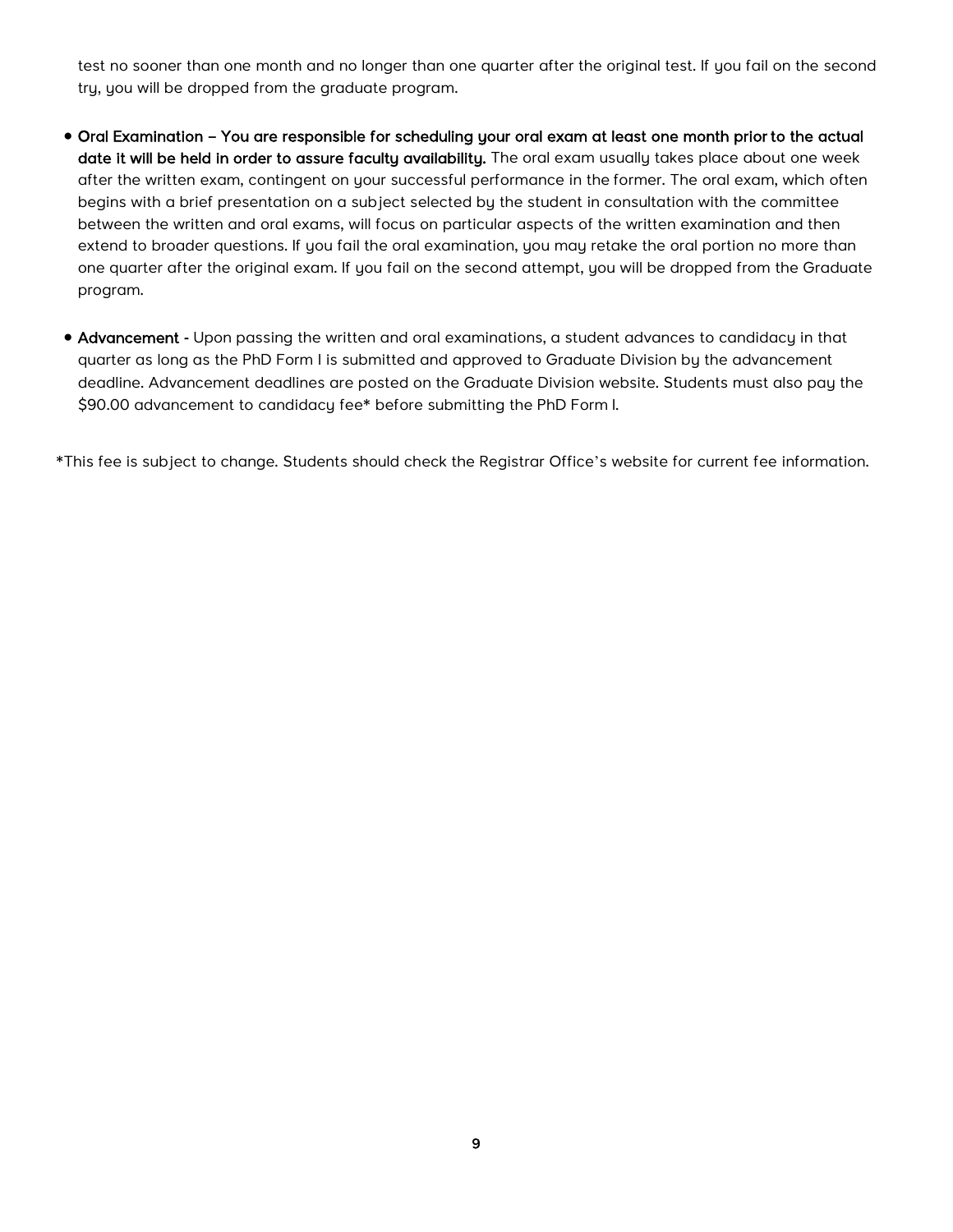#### <span id="page-10-0"></span>ADVANCEMENT TO CANDIDACY

Students who complete the qualifying examinations successfully will become ABDs, i.e. advance to candidacy for the Ph.D. degree and will be considered Ph.D. candidates. They will then write a doctoral dissertation on a topic developed in consultation with the Dissertation Committee. Some period of study abroad, for enhancement of language proficiency and/or dissertation research, is strongly encouraged.

- Approval of the Dissertation The Ph.D. candidate must allow Dissertation Committee members at least three weeks from the time the manuscript is received until the committee members' signatures are needed; the faculty will not assume responsibly for missed deadlines and additional enrollment fees if this threeweek reading period is not provided by the candidate. The Dissertation Committee certifies that the completed dissertation is satisfactory through the signatures of all committee members on the signature page of the completed dissertation.
- Report on Final Examinations (Ph.D. Form II) Upon completion and approval of the dissertation, the Dissertation Committee recommends, by submission of Ph.D. Form II, the conferral of the Ph.D. subject to final submission of the approved dissertation for deposit in the University Archives.
- The Submission of the Dissertation The submission of the dissertation is the last step in the program leading to the award of an advanced degree. All dissertations submitted in fulfillment of requirements for advanced degrees at UCI must conform to certain University regulations and specifications with regard to format and method of preparation. The Dissertation Director and student are responsible for the content and final presentation of the manuscript. Students are encouraged to attend [information sessions](http://www.rgs.uci.edu/grad/students/thesis.htm) offered each quarter, which discuss manuscript preparation and filing procedures.

After the dissertation has been approved by the committee, the original and the photocopy are submitted with the appropriate forms to University Archives (Main Library, Room 525, (949) 824-7227). There is also an option effective 2009 that the dissertation may be submitted electronically. See [UCI Dissertation -](http://www.grad.uci.edu/academics/degree-completion/electronic-submission.html)  [Electronic Submission](http://www.grad.uci.edu/academics/degree-completion/electronic-submission.html) for details. The librarian will inspect the manuscript for completion and proper preparation (e.g. appropriate paper type, margins, pagination) according to the [UCI Thesis and](http://www.lib.uci.edu/libraries/collections/special/thesis/tdmanual.html)  [Dissertation Manual.](http://www.lib.uci.edu/libraries/collections/special/thesis/tdmanual.html) The librarian will also verify that the committee signatures have been obtained and the degree paperwork has been completed. Library Archives has the responsibility of insuring that the established procedures and standards for manuscript preparation are upheld.

The advanced degree manuscript is expected to be submitted by the deadline in the quarter in which the degree is to be conferred. Friday of the tenth week of classes is the deadline for submitting theses and dissertations during each quarter. However, those students who complete requirements and submit dissertations after the end of the tenth week of classes and prior to the start of the subsequent quarter will earn a degree for the following quarter, but will not be required to pay fees for that quarter. In order to avoid payment of fees, manuscript, all forms, and degree paperwork must be submitted prior to the first day of the quarter in which the degree is to be earned. Please refer to the Office of Graduate Studies Filing [Deadlines](http://www.grad.uci.edu/academics/filing%20deadlines/) form for up-to-date information.

#### STUDENT PROGRESS EVALUATIONS

At the end of every academic year each graduate student will work with his/her advisor to complete a progress report. The report will include the courses taught by the student, professional development activities, fellowships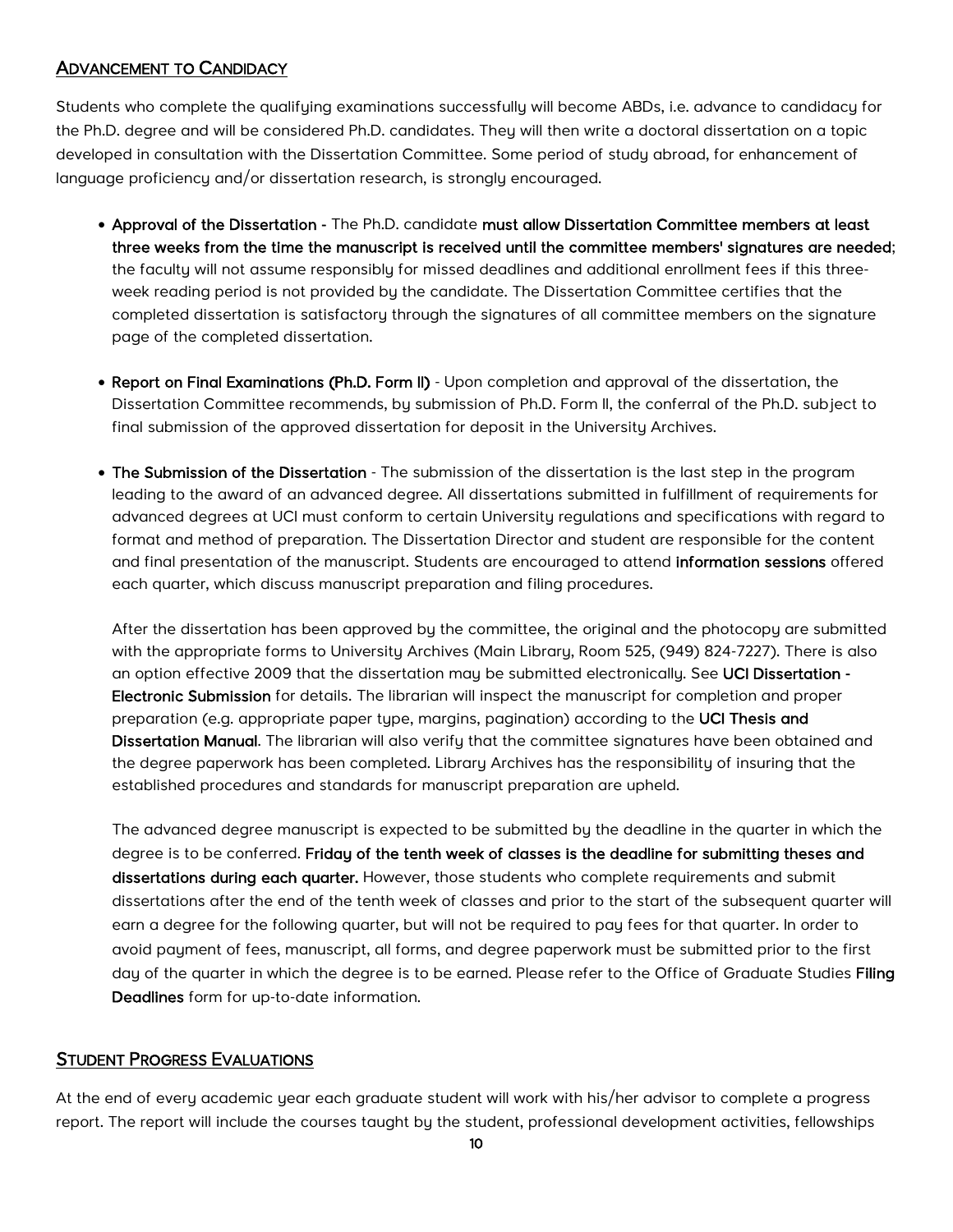<span id="page-11-0"></span>received. The report will allow the student to discuss his/her goals for the coming academic year, progress towards advancement or progress towards completion of the dissertation, and list any concerns related to teaching or the program in general. The advisor will also provide a brief assessment detailing the student's progress and performance as well as list any concerns if applicable. Both the student and advisor will sign the form and submit it to the Graduate Program Administrator. The reports will be reviewed by the department chair and faculty director of graduate studies, and kept in the student's file.

## GENERAL POLICIES

#### Academic Honesty

As apprentice and practicing teachers, graduate students are expected to be familiar with standards of academic honesty generally and as articulated on the Web at [the Academic Senate website](http://www.editor.uci.edu/catalogue/appx/appx.2.htm) and of course they are expected to uphold these standards in their own work. Plagiarism or cheating are only under the most extraordinary circumstances questions among graduate students. However, one aspect of academic honesty deserves attention.

From time to time, students may find work they are doing in separate courses converging towards related projects or even a single project, and this is not only to be expected, but positively desirable when there is some real overlap in material. In cases where some of the same work might reasonably be submitted in different courses, a couple of principles need to be followed: first, that the permission of every instructor involved be sought in advance of beginning such a project; second, that the total amount of work reflect the number of courses involved. In the case of converging topics, faculty will probably want to see the work submitted in each course. In the case of the single paper submitted in two courses, the faculty in each course will probably want to confer with one another as well as with the student, and the final product should be a project which at least from the perspectives of research, subject matter, and, perhaps length, is doubly substantial. In the more problematic (and much less easy to justify) case of submitting revised versions of work previously handed in for an earlier course, faculty will certainly need to see both early and current versions of the work. Since all of these cases entail extra work for faculty, students should expect that sometimes permissions of this kind will be turned down even when they have intellectual merit. Once faculty approvals have been obtained, a record must be put in the student's file that details the nature of the project with the signatures of the faculty involved; forms for this purpose are available from the Graduate Coordinator.

It is the policy of the Academic Senate that "Submitting substantial portions of the same work for credit in more than one course without consulting all instructors involved" constitutes "Dishonest Conduct," the consequences of which are likely to be disastrous to a graduate student's career. When in doubt, therefore, graduate students should consult their instructors and inform them of all relevant circumstances.

#### **Incompletes**

Students who received an Incomplete in the department have up to one quarter to complete and hand-in the required course assignment. The Instructor has the right to require an earlier due date on Incompletes. Should the Incomplete occur in the spring quarter, the student has until late August to complete all required coursework in order to be eligible to TA in the fall quarter based on the School of Humanities' policy. Students must file with the Graduate Coordinator a "Contract" appropriately completed and signed by both the student and professor by the last day of electronic grade submission for the applicable quarter. This contract should be honored no later than the ninth week of the quarter following the request for an Incomplete, so as to allow the professor enough time to evaluate the work and document the change of grade. During the academic year, to remain or be appointed TAs, students must have "Incompletes" made-up by the end of the following quarter.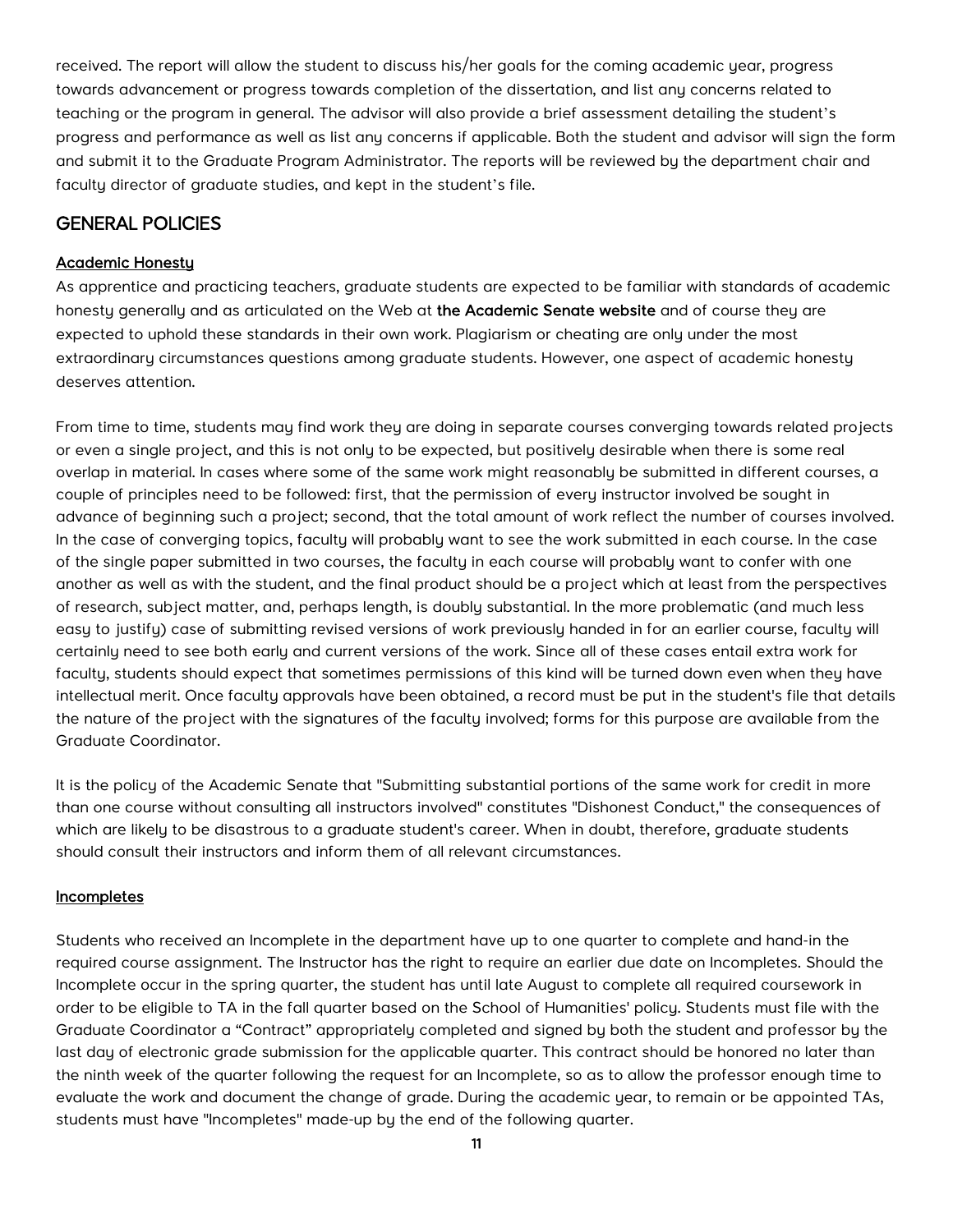<span id="page-12-0"></span>A student who requires an Incomplete must negotiate a contract with the instructor and fill out a form available from the Graduate Program Administrator. The contract must indicate reasons for the Incomplete including the status of the work in progress and give a due date for completion of the work. The student and the instructor must sign the contract, which goes into the student's file.

Incompletes made up before the beginning of the succeeding quarter usually cause no special difficulty. A due date after that will receive greater scrutiny and require more substantial justification. Failure to meet the new deadline can generate correspondence with the Associate Dean and jeopardize appointment to a teaching assistantship, which by University policy requires the satisfactory completion of eight units of courses each quarter in addition to the four attached to an assistantship. Beyond the contractual deadline, the School of Humanities makes the last business day of August a checkpoint for Incompletes for the preceding academic year. The School will not allow those with outstanding Incompletes at that time to hold Teaching Assistantships, and may recommend disqualification for students who still have not submitted the required work.

#### Independent Study Courses (290)

290 contracts must be signed by the student and instructor and submitted to the Graduate Coordinator by the second week of classes. The Graduate Coordinator will secure the Chair's signature and then place copies in the respective student's and instructor's mailbox. Evaluation of 290s must be submitted to the Graduate Coordinator one week after grades are submitted for the applicable quarter.

#### Progress toward the Degree

The student must advance to candidacy and complete the degree within the limitations stabled by UCI**'**s Graduate Council (March 2004). A student exceeding the maximal time to degree shall be deemed not to be making satisfactory progress toward their degree; moreover, they shall not receive University resources (e.g. financial aid, TA-ships, housing, etc.)

The UCI Graduate Council has approved the following for the department:

- normal time to advancement: 4 years\*
- normal time to degree: 7 years
- maximum time to degree: 8 years

\*This may differ for students entering the program with a Master's degree and for those who are given credit for courses taken elsewhere.

Everyone involved in the Ph.D. programs in East Asian Studies has an interest in seeing degrees completed as soon as is consistent with sound professional achievement. Graduate students, especially, gain financially and professionally by finishing in a timely fashion. To prolong the degree is to risk flagging intellectual interest and energy, and there is strong evidence that a long, drawn-out degree makes the candidate less competitive on the job market.

Each stage of our Ph.D. degrees is designed to be reached in a normative period, and it is to every student's advantage to move forward according to those periods. Of course, illness and unforeseen personal circumstances may cause delay, but where these are not an issue, the department does expect students to follow the normative times to advancement and degree completion. Students should be aware that lack of reasonable progress is a consideration in the awarding of TAships. In extreme cases it can result in disqualification from the program.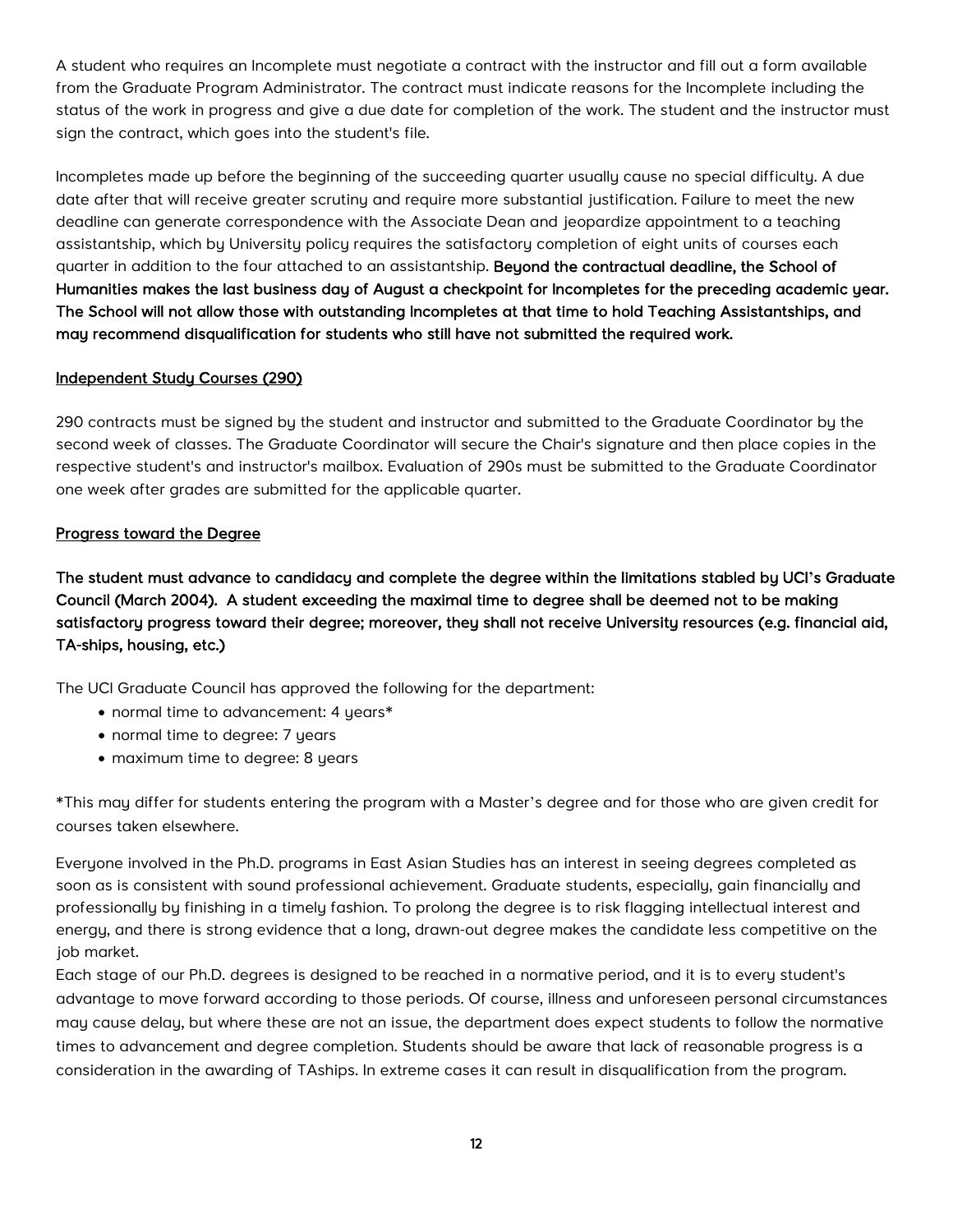#### <span id="page-13-0"></span>Leave of Absence and In-Absentia

A Leave of Absence may be granted for up to one academic year (3 quarters), if, following review of the student's academic record, it is deemed consistent with the student's objectives and progress toward degree.

A leave may be granted when a student plans to be away from the University of California for one of the following reasons:

- Serious illness or other temporary disability.
- Concentration on an occupation not directly related to the student's academic program.
- Responsibilities related to family obligations.
- Temporary interruption of the student's academic program for other appropriate reasons.

In-Absentia status is a form of registration available to academic and professional degree graduate students undertaking necessary coursework or research related to their degree programs outside of California.

Doctoral students:

- Must be advanced to candidacy by the time in absentia begins.
- May only use *in absentia* registration for a maximum of six quarters (two years). A second year requires approval by the Graduate Dean.

## For further information, please read the [FAQ and Policy on](http://www.reg.uci.edu/fees/2009-2010/In_Absentia_FAQs.pdf) In Absentia Registration: [https://www.reg.uci.edu/fees/2009-2010/In\\_Absentia\\_FAQs.pdf](https://www.reg.uci.edu/fees/2009-2010/In_Absentia_FAQs.pdf)

#### Residency Requirement

In accordance with University of California policy, a minimum of six quarters in academic residence is required prior to awarding the Ph.D. Typically, a longer period of study, four to six years, is required for completion of all degree requirements. It is the responsibility of the academic unit to inform the student upon admission to the program of the expected degree time.

The expected time to degree is 7 years. If a student does not meet the expected degree time, a letter is sent to the student and to the department strongly encouraging the student to contact her/his Faculty Advisor and set a completion date. A deadline will be set for the student by the Graduate Dean if a timely response is not received from the student or department. Should the student miss the established deadline, a memo will be sent to the student's Faculty Advisor requesting a reevaluation of the student. The reevaluation should include a recommendation for either disqualification or the establishment of a second deadline date. This information must be submitted in writing to the School of Humanities Office of Graduate Studies.

#### Teaching

Graduate students must be enrolled in at least 12 units (full-time) during the current quarter in order to be employed. After completion of qualifying exams, students are eligible for teaching in the Humanities Core courses.

Teaching Assistant appointments may not exceed 12 quarters if students have not advanced to candidacy for the Ph.D. TA appointments cannot exceed 18 quarters in total for any student, irrespective of whether the student chooses to enroll in more than one degree program at UCI. (NO EXCEPTIONS)